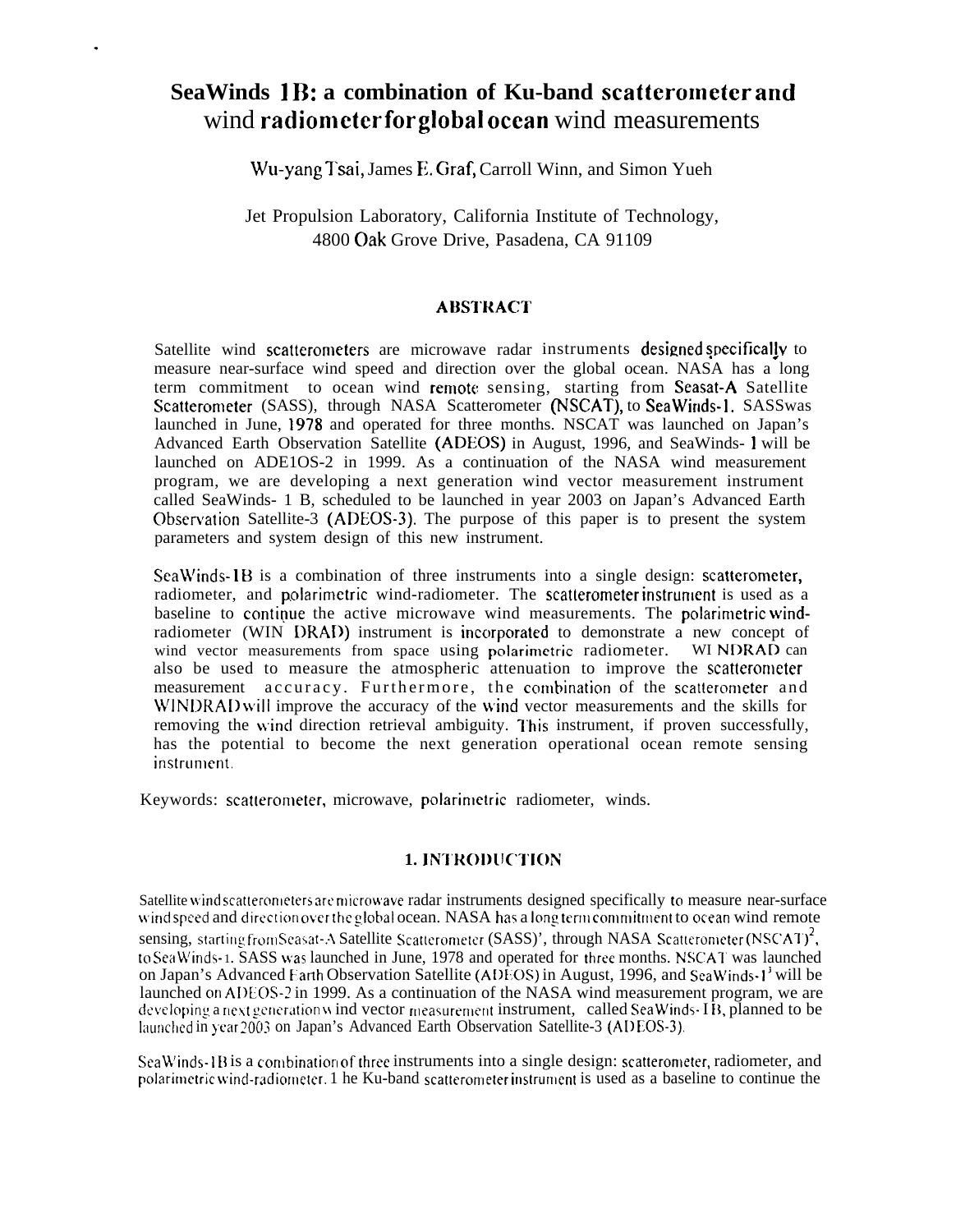active microwave wind measurements. This Ku-band scatterometer has the following unique features: (1) it uses a rotating parabolic dish with two circular scanning beams, (2) it is capable to obtain higher resolution sigma-O (2 km x 20 km) through the transmission of a linear frequency modulated chirp with a bandwidth of about 1.5 MHZ and (3) it will use a helix tube instead of TWTA to significantly reduce the mass and volume of the electronics system.

The polarimetric wind-radiometer (WINDRAD)<sup>4</sup> instrument is incorporated to demonstrate a new concept of wind vector measurements from space using polarirnetric radiometer (5). WINDRAD can also be used to measure the atmospheric attenuation to improve the scatterometer measurement accuracy. Furthermore, the combination of the scatterometer and WINDRAD will improve the accuracy of the wind vector measurements and the skills for removing the wind direction retrieval ambiguity. This instrument if proven successfully, has the potential to become the next generation operational ocean remote sensing instrument. The purpose of this paper is to present the conceptual design of this new instrument.

## 2. OBJECTIVES **OF SKAWINDS lB MISS1ON**

The primary objective. of the SeaWinds lB mission is 10 continue the active microwave wind measurements, as part of NASA's Mission of Plant Earth, to monitor the global ocean for studying the short and long term climate change of the Earth.

The secondary objective of this mission is to inject ncw technology and improvements to the SeaWinds 1A design for increasing reliability and reducing mass and power requirements, and to enhance the resolution and performance of the pencil beam scatterometer system. As will be described later in Section 3, this is accomplished by (1) using magnetic bearings, (2) moving RF subsystem to the spun side, (3) reducing system loss through design improvement, (4) using off-set feed-horns and larger antenna size, and (5) using helix tubes, higher chirp rate, and larger FFT size.

As an investment for the future, we are also incorporating a three-frequency polarimetric wind radiometer instrument in SeaWinds IB mission to demonstrate the feasibility of passive microwave radiometry for large spatial coverage'of ocean surface wind vector measurements. This instrument, if proven successfully, has the potential to become the next generation operational ocean remote sensing instrument.

## 3. OVERVIEW OF THE SEAWINDS 1B SYSTEM.

SeaWinds 1 B is currently design to be accommodated by ADEOS-3, planned for launch in 2003. It is required to have five years mission. The nominal orbit is sun-synchronous with 98.6° inclination, with orbit altitude of 803 km, 4 days exact repeat.

Since ADEOS-3 is still in the drawing stage, the spacecraft configuration is still unclear at this point. As a demonstration of accommodation concept, a cartoon drawing of the SeaWinds 1B on board of the ADEOS-2 is shown in Figure 1. As shown in the figure, the scatterometer and polarimetric radiometer system shares a single compact high-performance dual-reflector antenna. 1 his new antenna design will enable us to accommodate an array of off-set feed horns on a focal planes with up to  $15^{\circ}$  angular beam separation, while it meets the beam efficiency and sidelobe requirements. I"he antenna system is spinning, at a rate of 18 rpm about a nadir axis. The Ku-band scatterometer has two antenna beams: inner beam at 40" and outer beam at  $46^{\circ}$ look angles, while WINDRAD has three look angles:  $38.9^{\circ}$ ,  $45.2^{\circ}$ , and  $53.6^{\circ}$ .

A list of the key system parameters for both the scatterometer and WINDRAD is shown in Table 1.

An overall system functional block diagram is shown in Figure 2. As shown in the figure, all scatterometer and WINDRADRF electronics are located on the spun side to minimize the system loss and to increase the reliability and stability of the system (without using rotary joint).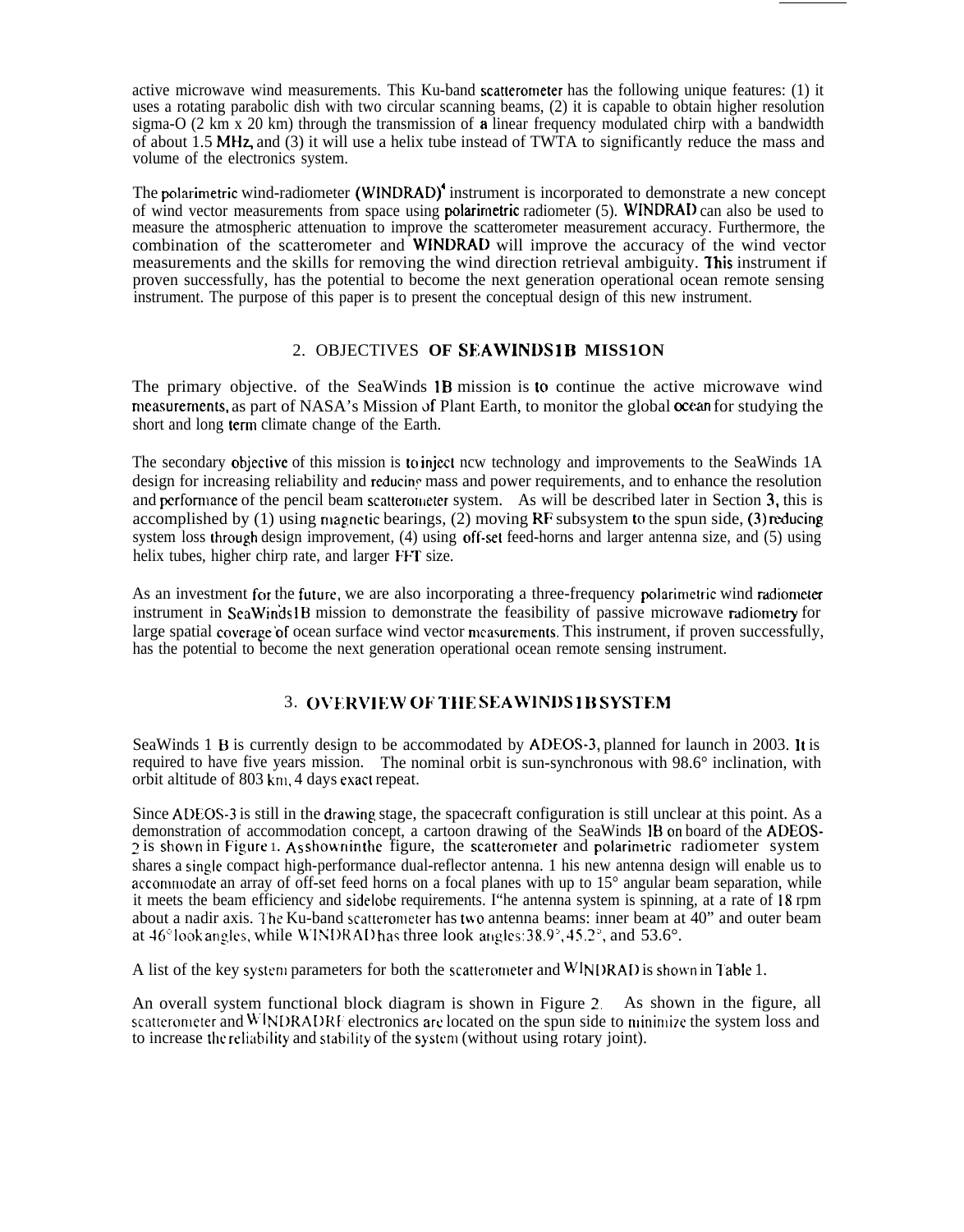#### Table 1. Key SeaWinds 1 B System Parameter

ScatterometerSystem: Look angles swath radius (km) Transmit frequency Pulse width Pulse Repetition Frequency Antenna I-way 3 dB beamwidth ~.way 3dB footprint (km) Antenna Gain (for Ku-band) Polarization Distance between pulses Chirp rate Dechirp Bandwidth Resolution per slice Data rate  $40^{\circ}$  and  $46^{\circ}$ 705 km (inner), 900 km (outer)  $13.402 \pm 0.005$  Ghz 2.65 rns (inner), 1.55 ms (outer) 190 Hz 1.19° (azimuth), 1.40° (elevation)<br>16.1 (az) x 27.5 (cl) inner 16.1 (az) x 27.5 (cl) inner<br>18.2 (az) x 36.6 (cl) outer  $18.2$  (az) x 36.6 (cl) 42 dB H (inner), V (outer) 14.4 km (inner), 18.3 km (outer)  $1.0$  Mhz/ms 210 kHz (inner), 280 kHz (outer) 2 km x 20 km 142 kbps

## WINDRAD System:

Look angles Frequency (Ghz) Polarization

Swath width (km) Radiometer sensitivity pcr footprint Radiometer calibration stability Radiometer absolute calibration accuracy Data rate

38.9°, 45.2°, 53.6°  $18, 22, 37$ <sup>1</sup> V, l'h, U and V for 18 and 37 Ghz **Tv** and Th for 22 GHz 1360, 1700, 2500  $0.1^\circ$  K  $\mathrm{O}.1^{\circ}$  K  $2^{\circ}$  K 45 kbps



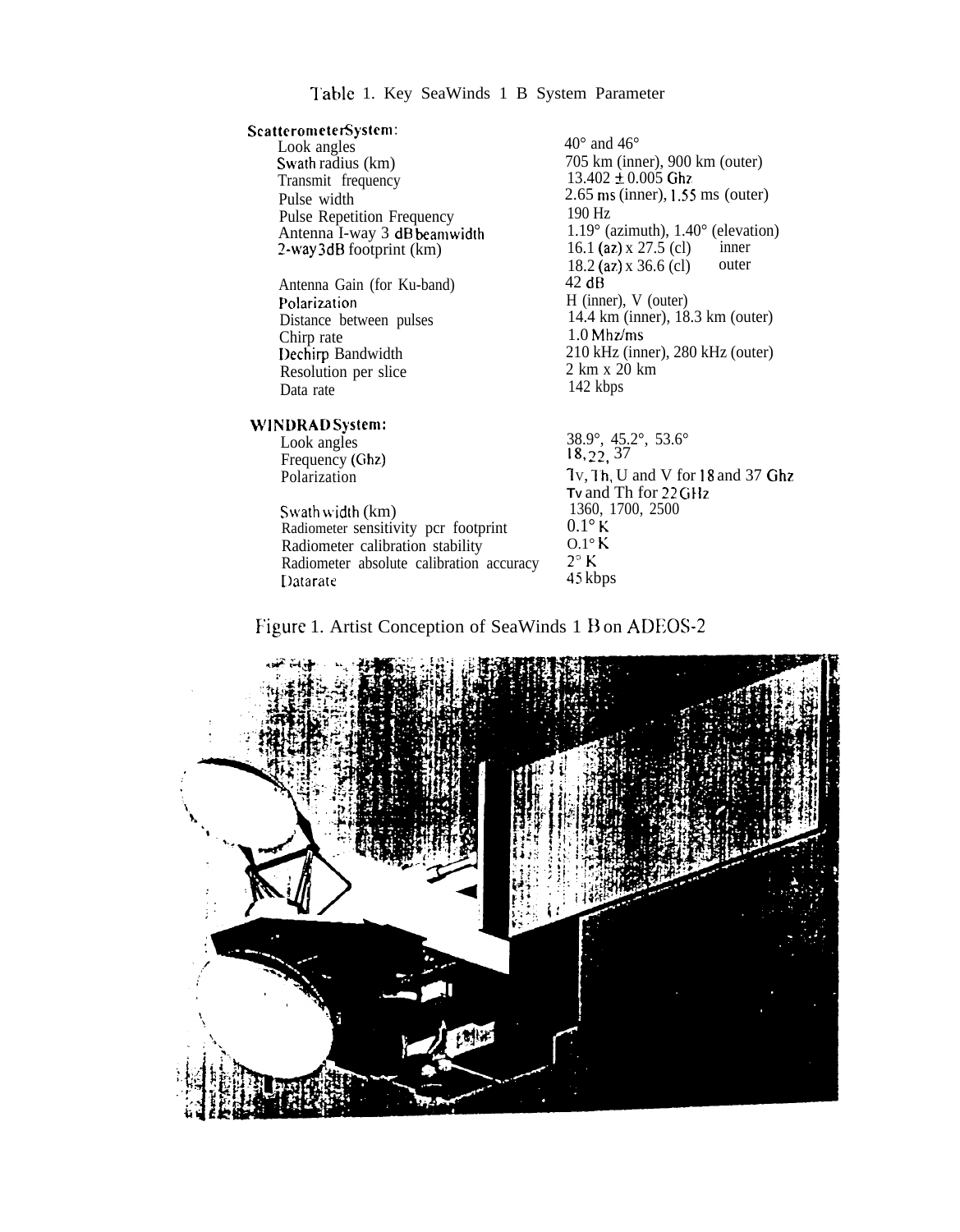## **4. SEAWINDS 1BSCATTEROMETER SYSTEM**

## 4.1 Background

Wind scatterometers are radars specifically designed to measure **wind velocities over the oceans.** Microwave scatterometer measurements **have been shown to be sensitive to ocean surface winds in a number of airborne** campaigns, the Skylab S-193 RADSCAT and SeaSat Scatterorneter (SASS) experiments. Following the SASS experiment, the ERS<sup>5</sup> series of satellites with on board C-band microwave scatterometers has been in operation since 1991. The NASA Scatterometer {NSCAT) **on board of the** Japanese Advanced Earth Observation Satellite (ADEOS) was launched on August 17, 1996 has been operated successfully. lts wide swath and high quality winds have been found to have to **have a** significant impact on numerical weathex forecasting, storm monitoring and many other scientific applications. Follow on NASA and ESA satellite scatterometers have been planned to extend the time series of satellite wind products to the 21st century.

Scatterorneters can measure ocean surface winds because the dependence of radar backscatter ( $\sigma_o$ ) on ocean surface roughness, which is a function of surface wind velocity. Changes in wind velocity cause changes in the roughness of these surface waves. Directional response of the ocean surface to wind forcing makes the profiles of gravity and capillary waves rougher in the along-wind direction than those across. The surface waves and foam interact with radar waves and the strength of the returned echoes provide a link between backscatter and surface wind speed and direction.

Since  $\sigma_0$  depends on both wind speed and direction, a single  $\sigma_0$  measurement is inadequate for retrieval of both variables. To retrieve the wind vector, multiple measurements are made at several different azimuth angles. Fig. 3 depicts the measurement geometry of SASS, ERS, NSCAT, and SeaWinds scatteroometers. SASS collected measurements at two azimuth angles separated by 90 degrees, and there are up to four possible wind directions for the SASS measurement geometry. To reduce the number of wind direction SASS collected measurements at two azimuth angles separated by 90 degrees, and there are up to four<br>possible wind directions for the SASS measurement geometry. To reduce the number of wind direction<br>solutions (ambiguities) improvement of NSCAT over SASS is the use of on-board digital Doppler filtering. This enables us to sharpen the broad fan beams into finer resolutions. The baseline resolution is 25 km cross track.



Figure 2. SeaWinds 1 B Functional Block Diagram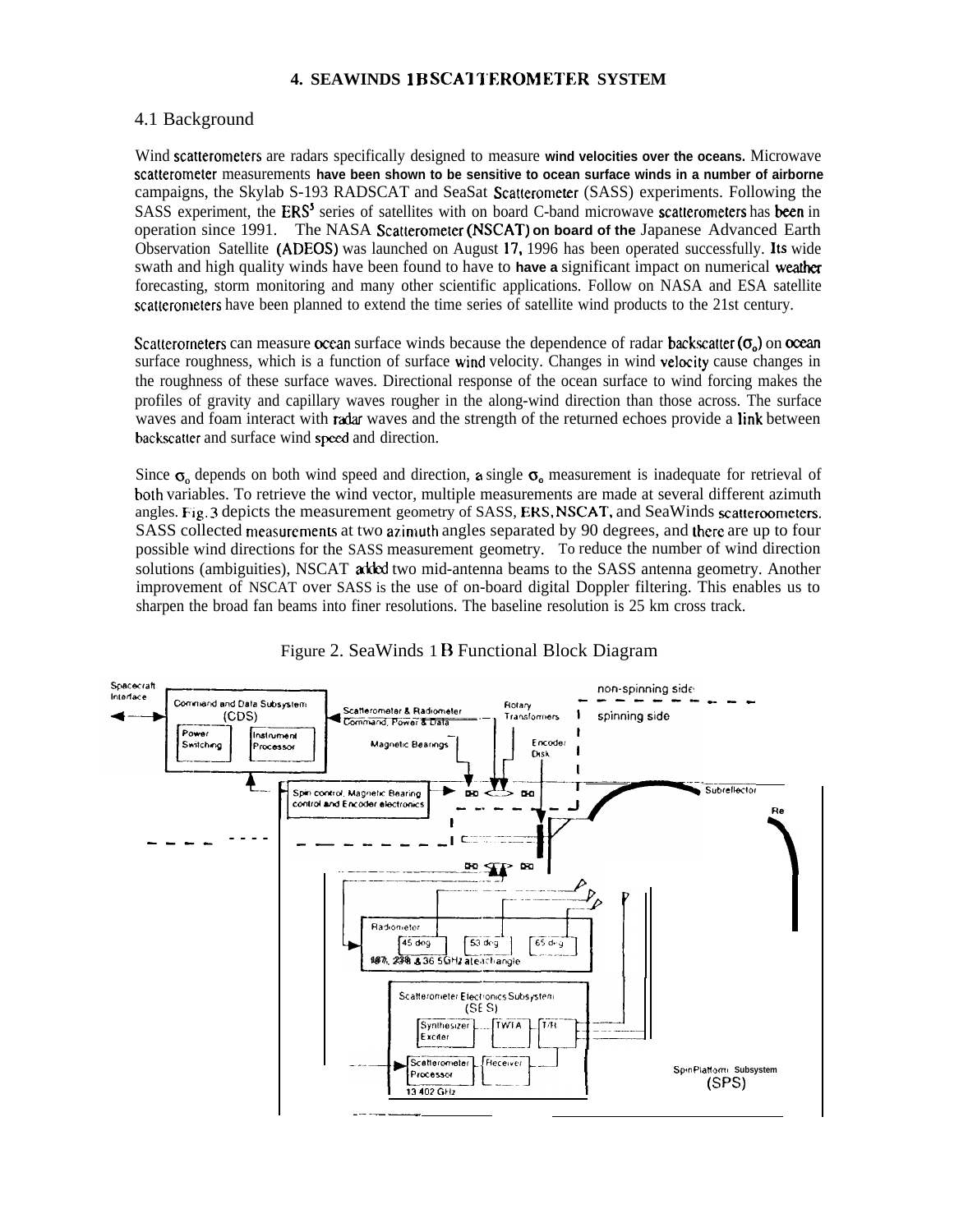|                        | <b>SASS</b>          | <b>NSCAT</b>     | SeaWinds    | <b>ERS-1/2</b>    |
|------------------------|----------------------|------------------|-------------|-------------------|
| Frequency              | 14.6 GHz             | 13.993 GHz       | 13.402 GHz  | 5.3 GHz           |
| Scan Pattern           |                      |                  |             |                   |
| Polarization           | $V-H, V-H$           | v<br>V, V-H,     | V. H        | <b>VONLY</b>      |
| Beam Resolution        | <b>Fixed Doppler</b> | Variable Doppler | Spot        | <b>IANGE GATE</b> |
| Resolution             | 50/100 km            | 25150 km         | 35/50 km    | 25/50 km          |
| Swath                  |                      |                  |             |                   |
| Daily / 2-day Coverago | Variable             | 77197%           | 9W100%      | 41%               |
| Dates                  | $6/78 - 10/78$       | $8/96 - 8/99$    | 2/99 - 2/02 | и                 |

Figure 3. Comparison of Spaceborne Scatterometers Past, Present, and Future

SeaWinds<sup>2</sup> is the follow-on to NSCAT. It is scheduled to launch on November, 1999 for a three year mission. SeaWinds also operated at Ku-band. SeaWinds system represents a major design change of NASA scatterometers. Instead of using the fan beam design, SeaWidns will use a conical scanning reflector. This is due [o the accommodation requirement by ADEOS-2, which can not provide a clear fieldof-view for NSCAT-like fan beam antennas with broad elevation antenna beam patterns. The SeaWinds reflector is illuminated' by two offset center-fed antenna fecdhoms, resulting in two spot beams illuminating the earth surface at  $46.3^\circ$  and  $54.1^\circ$  incidence angles. The outer beam operates at vertical polarization and the inner beam at horizontal polarization. Because the horizontally Wlarizd ocean backscatter has a larger upwind-downwind asymmetry than the vertically polarized response, the mixed polarization combination was determined to have a better ambiguity selection skill than the other combinations. The antenna reflector is mounted on a spinning assembly with a nominal rotation rate of  $18$  rpm. The antenna footprints produced by these tow antenna beams will trace oul two circles on the earth surface, enabling two to four azimuth radar observations for a given spot on the earth surface. The relative azimuth angles of these observations vary across the swath, unlike the fan beam designs where the relative azimuth angles are essentially constant from near to far swath. The varying azimuth geometry degrades the measurement performance at outer swath and near nadir track where the azimuth angles between the fore and aft looks reduces to zero or 180 degrees.

Because of the change of antenna design, the signal detection principle and hence the electronics design of SeaWinds is also different from those of NSCAT. The resolution of the SeaWinds r-alar footprints is basically defined by the size of antenna reflector (two-ways) and is about  $37 \text{ km}$  in range and  $26 \text{ km}$  in azimuth for the outer beam. To improve the range resolution, the SeaWinds RF electronics can be commanded to transmit a chirp signal at 250 Mhz/ms in one pulse length of  $1.5$  ms. On-board digital processing will [hen apply range compression to divide the radar echo into six range cells, resulting in about 7 km resolution in range. 'l'his makes the size of SeaWinds measurement cell comparable to the nominal resolution cell of NSCAT (except reversing the range and azimuth resolution)

Another improvement feature of the SeaWinds scanning geometry is that the measurement swath is contiguous without a gap near the subsatellite nadir track, which is present in fan-beam scatterometer designs. Although the accuracy of retrieved wind velocity near the spacecraft nadir track is not as good as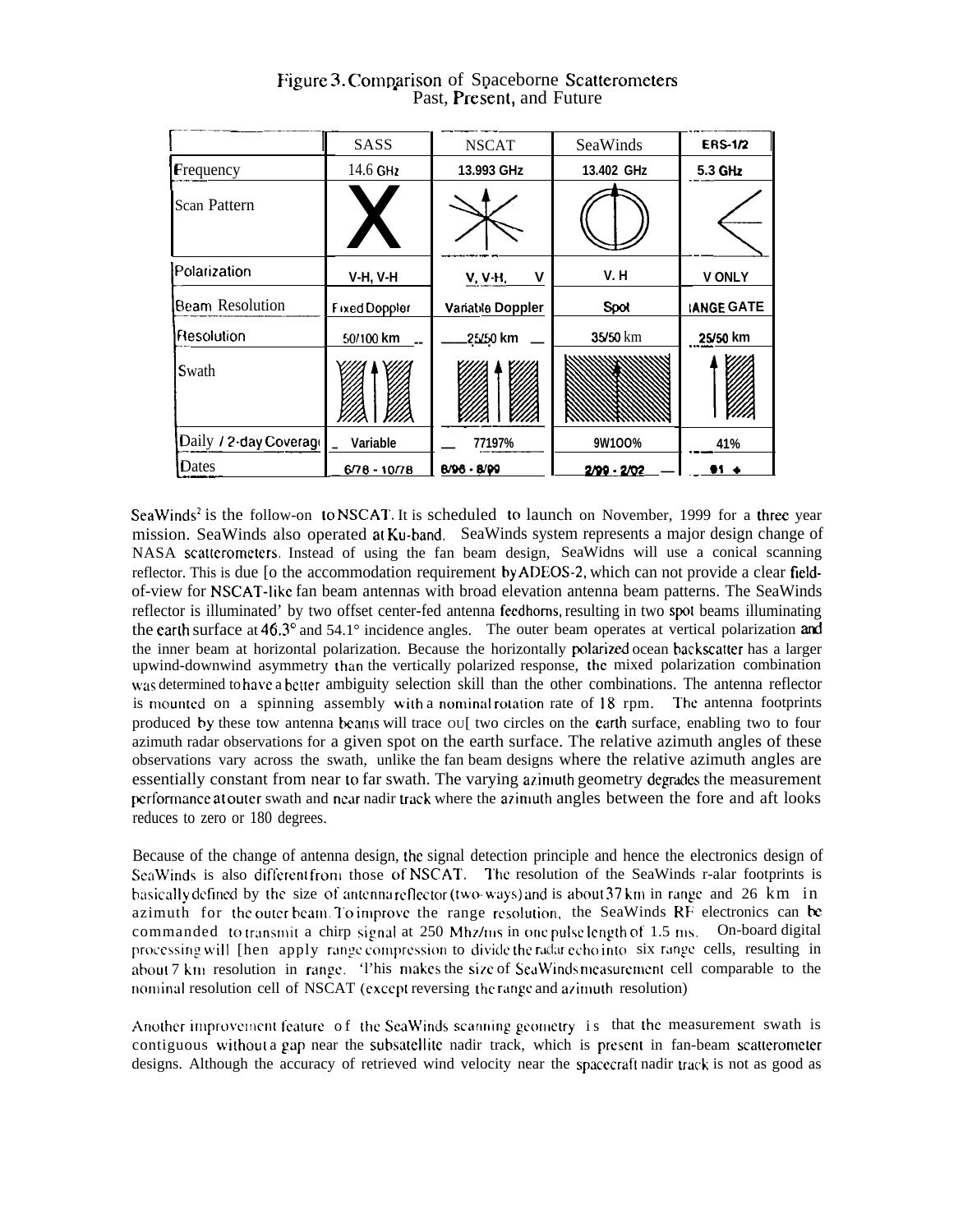that in the mid-swath, a contiguous swath does allow SeaWinds to image 90% of global ice-free oceans in one day compared to about 78% for NSCAT.

#### **4.2** SeaWins lB Sacatterometer Electronic Subsystem Design

The design philosophy of the SeaWinds **I**B electronic subsystem (SES-1<sub>B</sub>) is to inherit the SeaWinds **1A** (SES-I A) design as much as possible. The key differences between the SES-l A **and** SES-lB is summarized in Table 2. A study on modifying SES-1 A hardware to meet SES-1B requirement was conducted by Raytheon E-Systems.

Figure 4 shows the block diagram of the SES-1 B electronics subsystem. The exciter generates first and second LO frequencies at 775 MHz and 12.627 GHz phase-locked to the 28.375 MHz STALO. The frequency synthesizer outputs a linear frequency modulated chirp signal at 1 MHz/ms centered at 775 MHz. The IF signal is then mixed up to  $13.402$  GHz, amplified by a helix tube, and sent through the T/R switch to the Scatterometer Antenna Subsystem (SAS). On receive, the echo is pre-amplified by an LNA **located** immediately after the T/R switch, mixed down to IF, and 1/Q demodulated to baseband video signaL

The Scatterometer Controller and Processor (SCP) has two main functions: (a) it controls the system timing, pulse repetition frequency, and frequency synthesis parameters, and (b) it de-chirps the echo signal, performs FFT and bins the periodogram into 128 range cells. The general-purpose digital signal processor (DSP) in SCP also serves as the interface to the Command and Data Subsystems (CDS) to transfer commands and data.

A major change from the SES- 1A is the increased chirp rate which not only improves the signal-to-noise ratio, but also allows better range discrimination. The pulse widths for both inner and outer beams are increased to give a further Bt improvement over that of the SES-1 A. Since SeaWinds uses pencil-beam antennas with limited number of independent samples for each sigma-0 measurement, the pulse widths are designed such that virtually no gap exists between transmit and receive cycles.

A further improvement over SW-1A is the movement of the RF electronics to the spinning side of the platform. This modification eliminates the need for RF rotary joints which are Iossy and are subject to wear and tear over mission life. The low-noise-amplifier is also **moved from the receiver to the output port** of the T/R switch to improve **the system noise figure.**

To accommodate the increased bandwidth, the I/Q video signal has to be sampled at a much higher rate - up to 5 MS/sec for chirped echo if de-chirping is to be performed in DSP. An optional approach is to use a RF de-chirping scheme where the echo is de-chirped at IF before VQ demodulated. I'his will reduce the Nyquist sample rate significantly and buys more processing time. This approach is currently under study.

|                              | $SES-1A$                                   | $SES-1B$                                             |
|------------------------------|--------------------------------------------|------------------------------------------------------|
| Pulse width and PRF          | $1.5$ ms (inner)                           | $2.65$ ms (inner)                                    |
|                              | $1.5 \text{ ms}$ (outer)                   | $1.55$ ms (outer)                                    |
|                              | <b>185 HzPRF</b>                           | $190$ $H7$ PRF                                       |
| Chirp rare                   | $250$ kHz/ms                               | $1.0$ Mh $z$ /ms                                     |
| <b>FFT</b> size              | 7 km resolution                            | I km resolution                                      |
|                              | bins in 6 cells                            | bins in 128 cells                                    |
| Mounting of $RF$ electronics | fixed on stationary<br>platform, separated | on the spinning platform<br>(integrated with antenna |
|                              | from antenna subsystem                     | subsystem)                                           |

## Table 2. Key Differences between SES-l A and SES-lB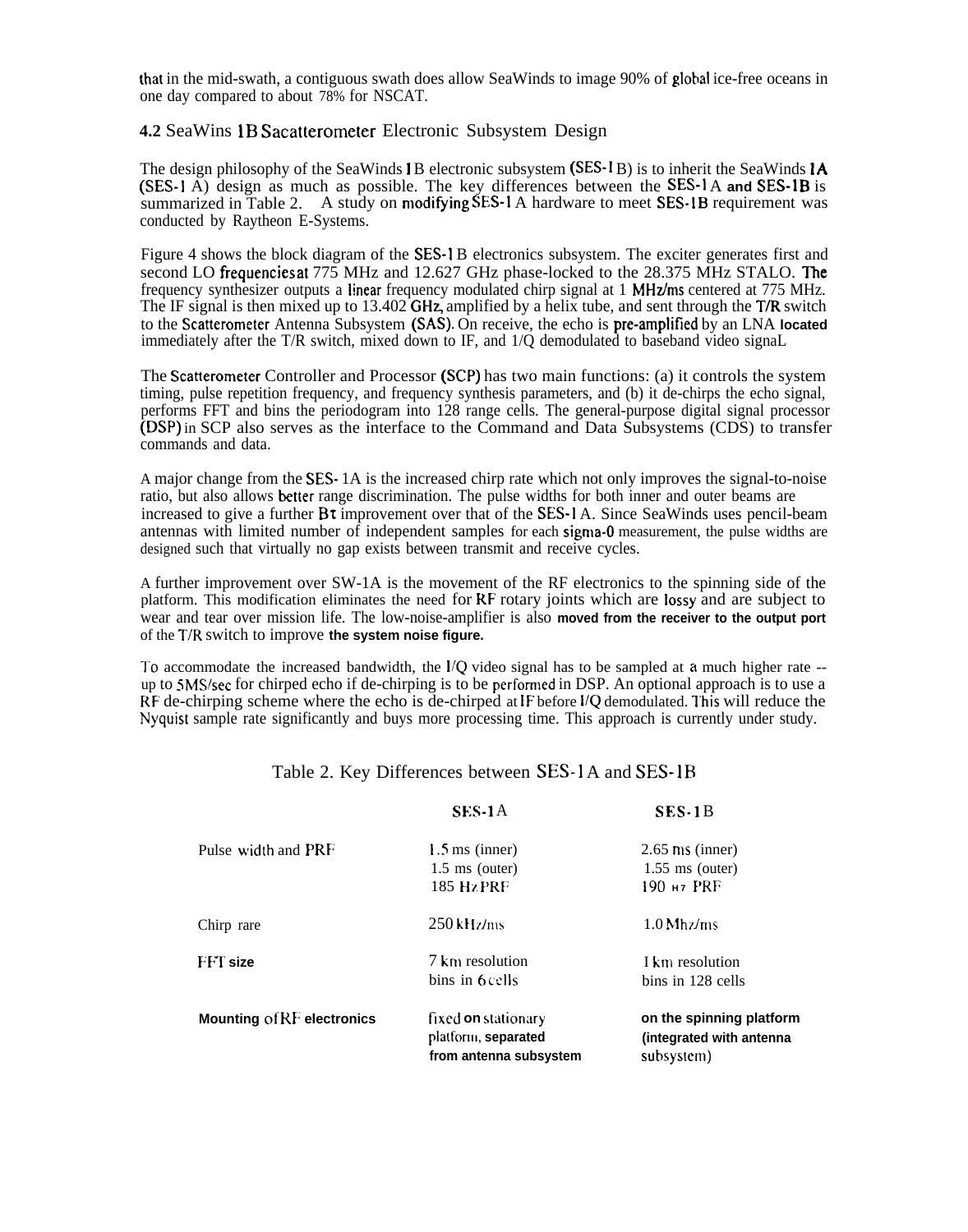

#### **5. SEAWINDS lB WINDRAD SYSTEM**

## **5.1** Background

The sensitivity of sea surface brightness temperatures to ocean wind speed has been demonstrated in many early studies and has' been applied to global measurements of ocean surface wind speed using spaceborne **radiometers,** such as the Scanning Multichannel Microwave Radiometer (SMMR) flown on NIMBUS-7 and SEASAT and the Special Sensor Microwave/Imager (SSM/I) deployed on the Defense Meteorological Satellite Program (DMSP) missions',

Recent experimental and theoretical studies have shown that there are wind direction signals in sea surface brightness temperatures. The airborne radiometer measurements acquired by Russian scientists at the Space Research Institute (SRI) measured sea surface brightness temperatures in 1980's indicated that the vertically and horizontally polarized microwave radiation from sea surfaces vary with the wind direction at near normal incidence angles<sup>78</sup>. The analysis of SSM/119 and 37 GHz data by Wentz<sup>9</sup> has revealed a few Kelvin directional signals in both Tv and Th channels at an incidence angle of 53°. Besides the brightness temperatures of two principal polarizations (Tv and Th), traditionally used for earth remote sensing, nearnadir looking observations made by Dzura et al.<sup>10</sup> at Ku-band (14 GHz) showed the sensitivity of the third Stokes parameter to wind direction. To explore the polarimetric brightness temperatures of sea surfacesat off-nadir incidence angles, the Jet Propulsion Laboratory has deployed a K-band (19.35 GHz) multipolarization radiometer (WIN DRAD)" on the NASA DC-8 aircraft with circle flights over several National Data Buoy Center (NDBC) buoys in November 1993. These measurements demonstrated that the first three Stokes parameters of sea surface emissions are sensitive to ocean wind directions in the incidence angle range of  $30^{\circ}$  to  $50^{\circ}$ . Subsequently, JPL added a 37-GHz channel to the WINDRAD and flew the dualfrequency system in 1994 over the NDBC buoys offthe California coast to study the frequency sensitivities from  $4S<sup>o</sup>$  to  $65<sup>o</sup>$  incidence angles'. Measured radiometric temperatures showed a few Kelvin azimuth modulations in all Stokes parameters with respect to the wind direction. Wind directional signals observed in the 37 Gllz channel were similar to those in the 19 GHz channel, indicating a weak frequency dependence of the wind direction signals in sea surface brightness temperatures in the range of 19 to 37 Ghz.. Altogether these experimental data provided a proof-of-conceptdemonstration that polarimetric sea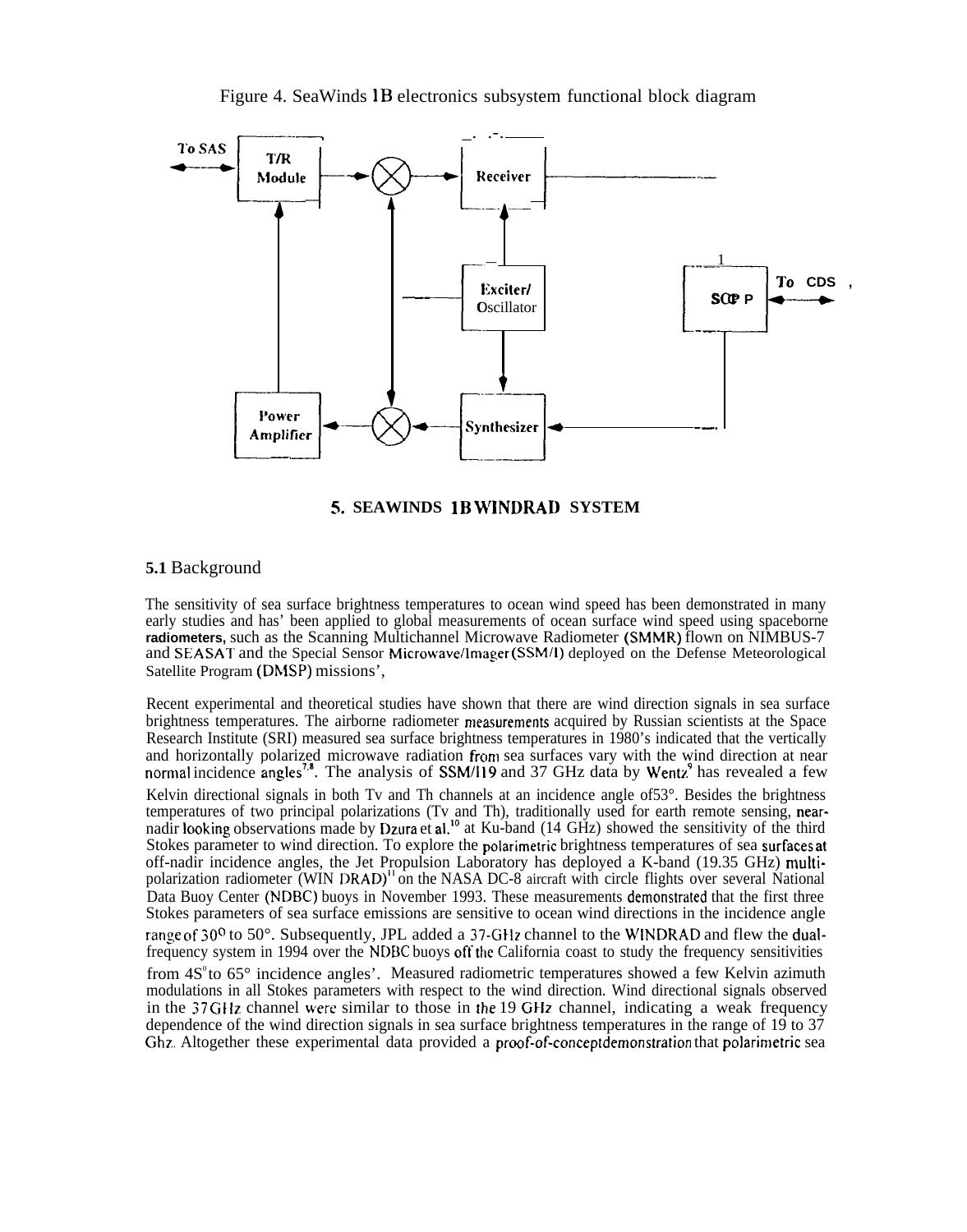surface brightness temperatures are influenced by the preferential directional forcing of surface winds in the range of incidence angles from 0° to 65°.

However, these data sets are insufficient for a more comprehensive assessment of the wind speed and incidence angle sensitivities of wind direction signals. To fully explore the wind direction signals in passive brightness temperatures over a large range of wind speeds, the JPL WINDRAD was deployed on NASA DC-8 **in** 1995 and on NASA Wallops P-3 aircraftin 1996 to acquire additional data at low and high **winds.**

## 5.2 JPL Polarimetric Radiometer Experiments

Electromagnetic waves emitted from natural media due to random thermal motion of electric charges are in general partially **polarized<sup>12</sup>.** To fully characterize the polarization state of a partially polarized thermal radiation, four parameters 1, Q, U, and V were introduced by Sir George Stokes<sup>22</sup>. Because conventional radiometers for earth remote sensing measure Tv and Th, an alternate representation is to use a modified form of Stokes vector with four parameters, Tv, Th, U, and V:

$$
I_{s} = \begin{bmatrix} Tv \\ Th \\ u \\ v \end{bmatrix} = \left( \begin{bmatrix} \langle |E_{v}|^{2} \rangle \\ \langle |E_{h}|^{2} \rangle \\ 2\mathrm{Re}_{(E_{v}E_{h}^{*})} \\ 2\mathrm{Im}_{E_{v}E_{h}^{*}} \rangle \end{bmatrix} \cdot \begin{bmatrix} Tv \\ Th \\ Tp \quad Tm \\ T_{L} - T_{R} \end{bmatrix}
$$

Ty and Th are the brightness temperatures of vertical and horizontal **polarizations**, while U and V characterize the correlation between these two orthoponal polarizations. Note that  $1 \overline{ }$  Tv+Th represents the total radiated energy, and Q  $-T$ , Th the polarization difference. The second equality relates Stokes parameters to the horizontally and vertically polarized components of electric fields (Eh and E<sub>v</sub>). The **angular brackets denote the ensemble average of the argument, and c is a proportionality constant relating the brightness temperature to the electric energy density.** The last equality shows that the third and fourth Stokes parameters can be related to the brightness temperatures measured at  $45^{\circ}$ -linear (T<sub>p</sub>), -45<sup>o</sup>-linear  $(T_m)$ , left-hand circular (T<sub>L</sub>), and right-hand circular (T<sub>R</sub>) polarizations.

To acquire polarimetric ocean brightness temperatures, a dual-frequency polarimetric radiometer system operating at 19 GHz (K band) and 37 GHz (Ka band) was built by the Jet Propulsion Laboratory in 1993 and 1994. A more detailed description of the dual-frequency radiometer system can be found in Refs. 4 and 11. The dual-frequency radiometer system was deployed on the NASA DC-8 in 1994 and 1995 and on the NASA P-3 in 1996 over a large range of wind speeds over the National Data Buoy Center (NDBC) moored buoys, which provided ocean wind speed and direction measurements.

**l'he radiometer antennas were mounted on the aircraft windows at** an angle of 75° from nadir. To obtain data at the desired incidence angles of 45°, 55° and 65°, the aircraft was banked at 30°, 20°, and 10°, respectively. At each bank angle, the aircraft performed circle flights, enabling the acquisition of radiometers data from all azimuth angles with respect to the surface wind direction.

The key results from the flight experiments are as follows:

- 1. There are wind direction signals at  $2-24$  m/s wind speeds in the polarimetric U channel,
- 2. T., Th and Q also exhibit wind direction signals over clear skies, but are sensitive to clouds. In the presence of cloud cover, the directional signals in Tv and Th are masked by the microwave radiation from clouds. Q =  $T_V$ -Th appears to be less sensitive to clouds than TV and Th.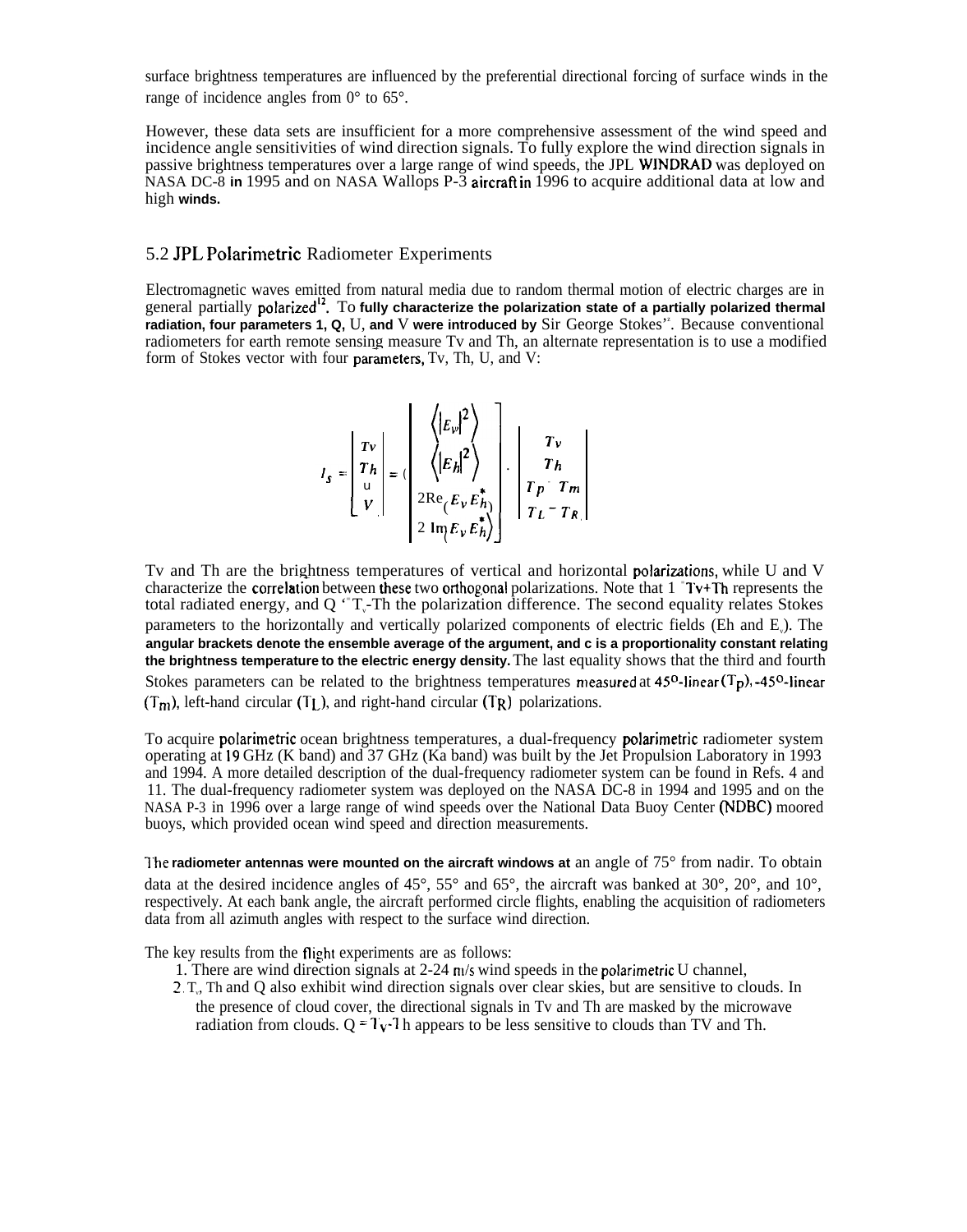- **3.** There are cases that the cloud radiation along the radiometer to surface path is canceled in Q, but frequently the reflected downwelling cloud radiation could not be removed by taking the difference of  $\overline{T}$ , and Th.
- 4. The signals increase with increasing wind speed, except the upwind and crosswind asymmetry of U at 65° incidence angle showing a stronger than expected magnitude.
- 5. The signals are small at low winds  $(\leq 5 \text{ m/s})$ , in particular at 55 degree incidence angle. This implies that a spaceborne radiometer requires a sensitivity of 0.1 Kelvin or better to perform wind direction measurements at low **winds, In addition, the data show that 550 incidence angle might** not be suitable for low wind measurements from space. For moderate wind speeds (5-10m/s), the directional signals are stronger at lower incidence angles.
- 6. There is a stronger upwind and downwind asymmetry at higher angles. This suggests that a radiometer operating at 65° incidence **angle will have a better skill than those operating at** *lower* incidence angles.
- 7. The wind direction signals are similar at 19 and 37 GHz. However, the signals at 37 GHz are slightly stronger than those from 19 GHz channel.
- 8. Limited high wind data from flights near Hurricane Juliette indicate that there is a strong directional signal in U at 450 incidence angle at  $24$  m/s.

## 5.3 WINDRAD Experiment on SeaWinds-l B

**The experimental observations mentioned above suggest a strong potential of passive microwave radiometry** for large spatial coverage of ocean surface wind vector measurements. However, several outstanding issues must be investigated before such a technique is utilized **for large scale observations.** Namely:

- 1. Can passive radiometers perform wind direction measurements over a large mnge of atmospheric and oceanic conditions? ERS- 1 /-2 scatterometers and NSCAT have demonstrated reasonable directional accuracy over cyclones and low wind areas, but it is also known that scatterometer measurements'can be affected by long surface waves and sea surface and air temperatures. It is important to know whether passive microwave radiometers can provide comparable performance over the same range of wind speeds and also whether the other oceanic parameters have significant effects.
- **2.** What **is the influence of the atmosphere on radiometer wind vector measurements? Passive microwave radiometric signals are sensitive to atmospheric liquid water and water vapor. The atmospheric radiation** and attenuation, if not properly removed, will be confused as the emission **from the sea surface and contaminate the wind direction signals. Since about** 50 percent of the earth is covered by clouds at any time, it is imperative to quantify the effects of clouds on all polarization channels.
- 3. What are the appropriate measurement geometry and requirements for spaceborne radiometers? Key **parameters** for a spaceborne instrument include the incidence angle(s), frequencies, scanning configurations ( I look vs. 2 looks), polarizations, and radiometer sensitivity.

The data from SeaWinds/W'INDRAD experiment will permit the validation of spaceborne WINDRAD accuracy and a direct comparison of scatterometer and radiometer techniques.

### 5.4 Spaceborne WINDR-41) System Design

The WI NDRAD on SeaWinds- I B will share the reflector antenna with the scatterometer. Three multifrequency feedhorns w ill be used to illuminate the reflector, producing three antenna beams at 45°,53°, and 65° incidence angles. Table 1 summarizes the key parameters of the WINDRAD on SeaWinds-l B. The radiometer will operate at two of the three incidence angles simultaneously, resulting in four azimuth looks for the overlapping portion of swaths. Three frequencies are used for each incidence angle. 18 and 37 GHz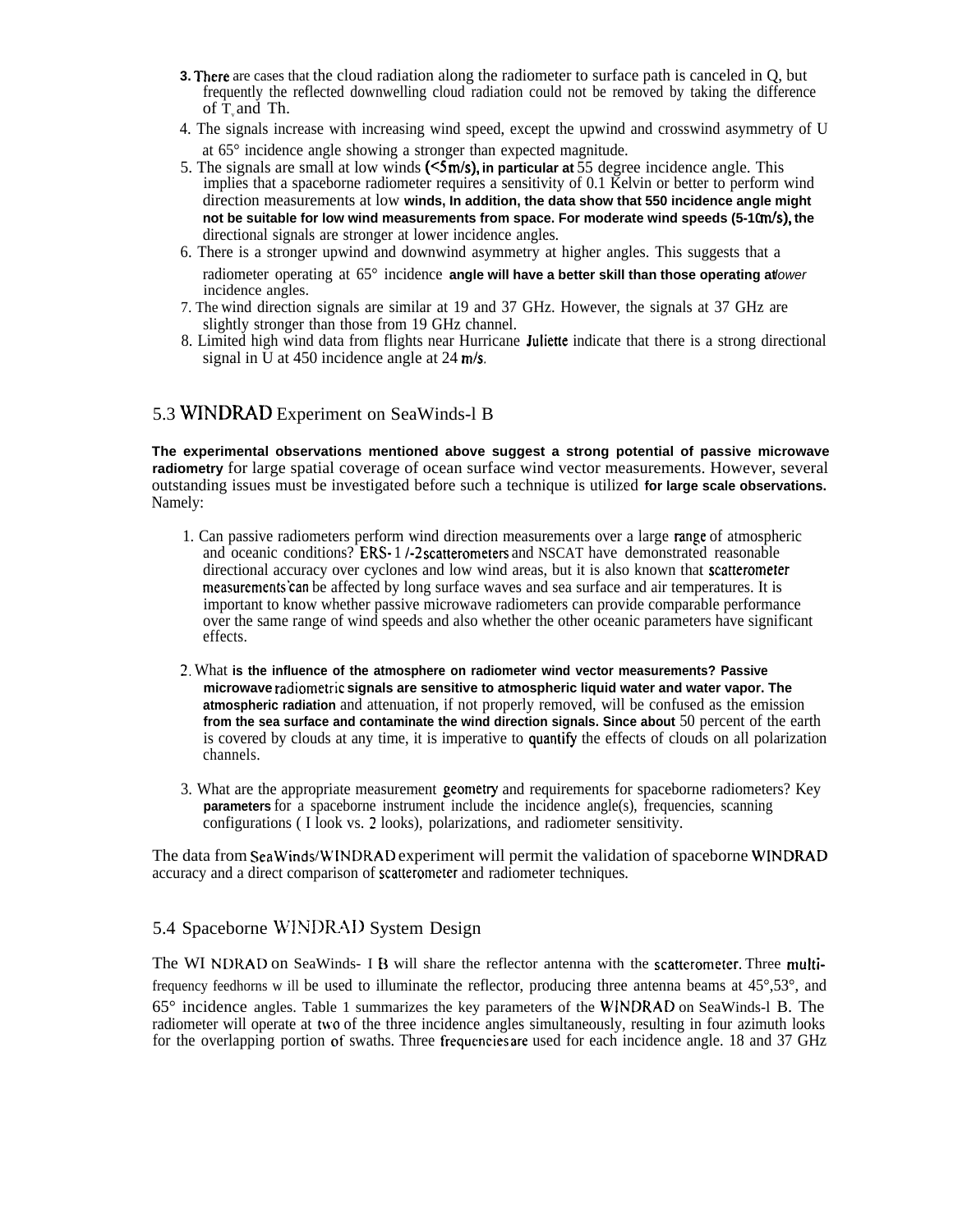channels are fully polarimetric and will provide the wind speed and direction measurements, **while 22 GHz channel will provide** data for atmospheric water vapor correction.

A functional **block diagram for the WINDRAD system is shown in Figure 5. Each feedhom provides the** vertically and horizontally electric fields (E<sub>v</sub> and Eh) for each frequency through the waveguides to the WINDRAD Electronic Subsystem for power detection. For 18 GHz and 37 GHz channels, E<sub>v</sub> and  $E_h$  are

then amplified by two low noise amplifiers and fed through a polarization combiner to produce 45<sup>0</sup>-

linearly, -450-linearly, **left-hand circularly, and right-hand circularly polarized electric fields in addition to** vertical and horizontal polarizations. The six **channel outputs from the polarization combiner are powerdetected and sampled simultaneously. The sampled signals are sent through the slip ring to** CDS for telemetry packaging and downlink. (The **22-GHz channels will not have the polarization combiner and will** only output vertically and horizontally polarized power measurements.) The use of the polarization **combiner is to enable a simultaneous measurement of**  $\tau v$ **,**  $T_h$ **,**  $T_p$ **,**  $T_m$ **,**  $T_L$  **and**  $T_R$  **to achieve the** radiometer sensitivity of about 0.1 Kelvin.

Figure 5. WINDRAD System Functional Block Diagram



The radiometer receiver will be calibrated by noise diodes and reference loads at the outer edges of antenna scanning circles. The equivalent noise temperature of noise diodes will be calibrated during system integration and calibration tests. Thermistors attached on the referenceloads and the waveguides from the feedhoms to the electronics subsystem will provide physical temperatures of these components, which will be included as part of the telemetry for brightness temperature calibration

The WINDRAD ground data processing consists of two steps to reduce spacecraft telemetry into geophysical parameters. First, the instrument telemetry and spacecraft ephemeris are used to produce earth-Iocated brightness temperatures. Next, the geophysical processing retrieves the geophysical parameters, including wind speed and direction along with atmospheric parameters from collocated brightness temperatures acquired at multiple azimuth looks. Processing will be performed for a range of incidence angle, azimuth angle, and frequency combinations. This will enable us to address the issues posed in the previous section.